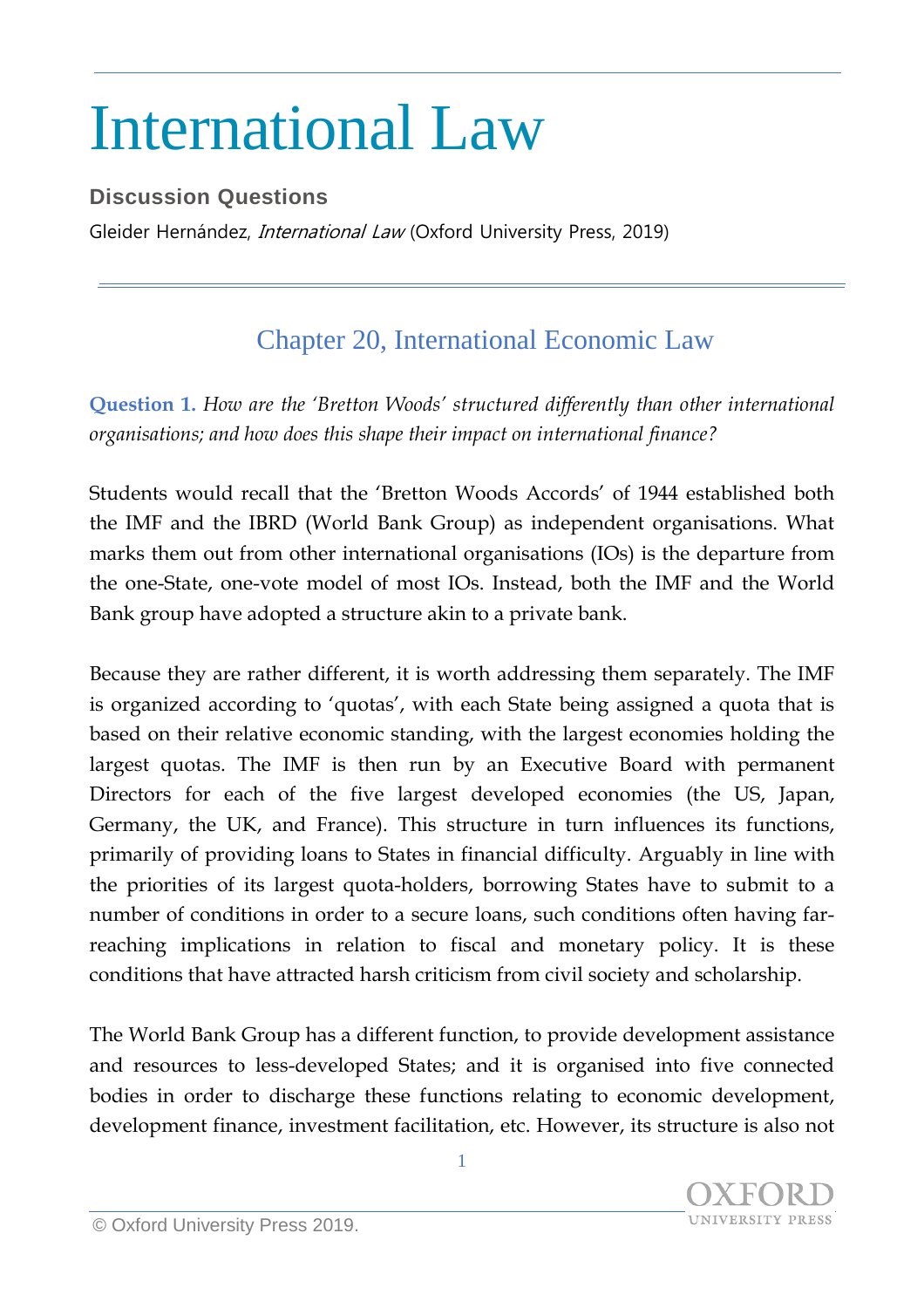one-State-one-vote but operates on the principle of weighted voting, with a Board of Governors with permanent directors from the six largest shareholders (US, Japan, China, Germany, UK and France). It too has come under fire for some of the conditions attached to its structural adjustment loans, in which far-reaching domestic reforms are demanded from borrowing States.

Though the IMF and the World Bank Group remain the dominant providers of international finance to States in need, the best answers might point to the fact that regional solutions (not only in Europe but in Latin America and Asia) have very recently taken form and may yet challenge the dominance of the 'Bretton Woods' institutions in favour of a more regionalised approach.

## **Question 2.** *What is the relationship between the GATT and the WTO?*

In order to address this question, students will need to be able to identify the GATT as well as the WTO. The GATT, first, was the provisional agreement that came into force due to the failure to create an 'International Trade Organisation' in 1945. Its organizational structure was relatively flexible and through a number ofreforms over decades, the GATT encouraged States to reduce progressively the tariffs between them and other measures to facilitate international trade. There were six multilateral rounds of negotiations through which the GATT evolved. However, it was seen to be insufficiently institutionalised, insufficiently concerned with the priorities of developing States, and lacking in enforcement mechanisms, all concerns that lead to the creation of the WTO in 1994.

Conversely, unlike the GATT, the WTO is an international organisation with a centralised institutional framework that built upon the GATT. As the GATT provided primarily for trade in goods, the WTO added trade in services, banking and finance, and other areas, in addition to a recognition of the role of the environment in issues of world trade. The WTO, in addition to its primary organs (which did not exist under GATT), added the compulsory dispute settlement mechanism (the DSM) and what would become a powerful appellate body. This is the only compulsory dispute settlement mechanism that includes the United States and China, for example.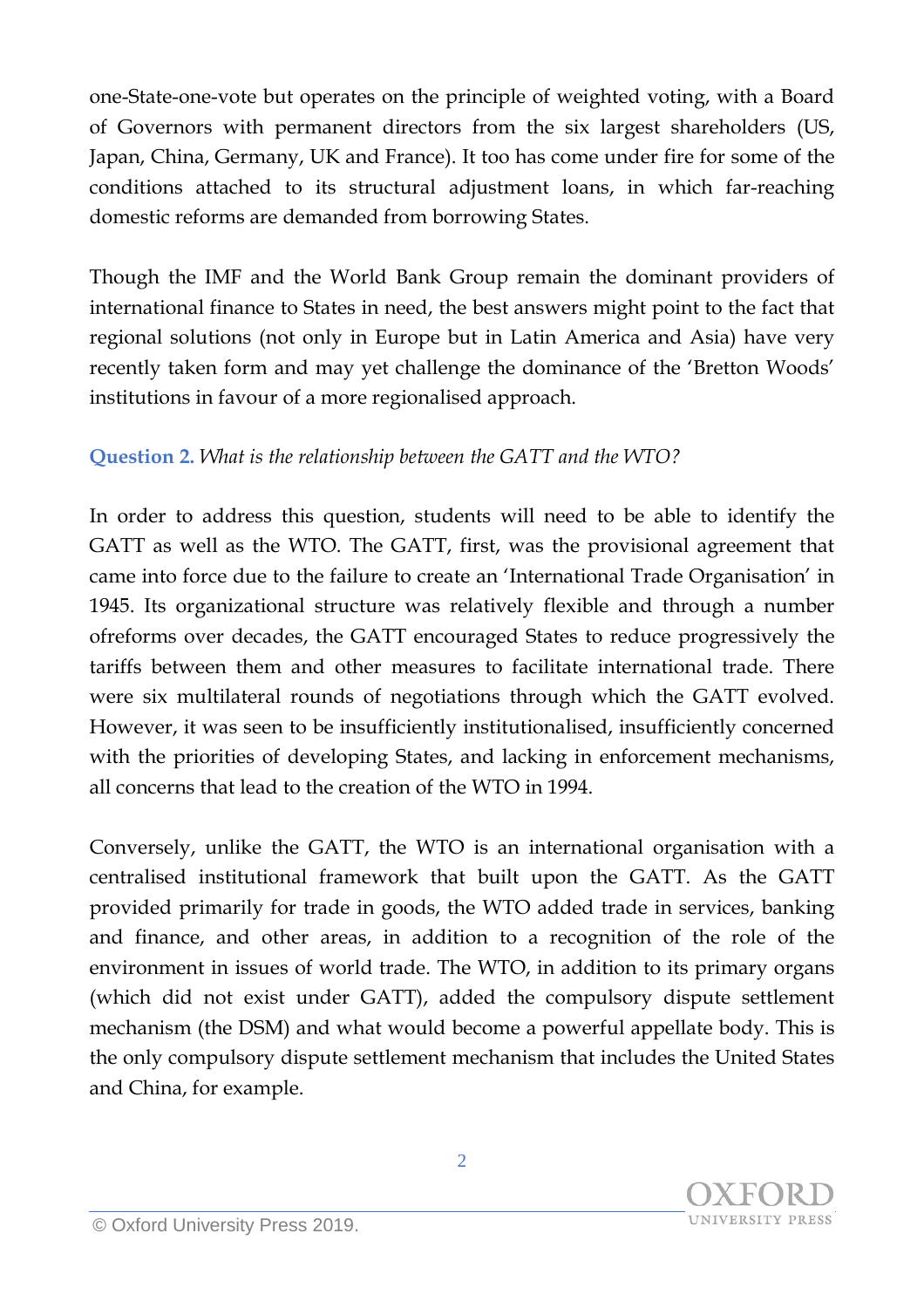The WTO did not replace the GATT; instead, it 'absorbed' its agreements and legal texts, and in particular, its important rules on 'national treatment' and 'mostfavoured nation' status that governed trade agreements under GATT and are still central to the WTO Agreement. The best responses might also point out that though the WTO represents a paradigm shift institutionally, as well as covering services, finance and banking, and intellectual property rights, it has effectively *multilateralised* and *extended* the world trade regime away from the traditional conception of trade being primarily in goods. In this respect, it can be argued that the WTO Agreement is not so much a rupture with the past but a commitment to extending the same liberal viewpoint on free trade into other areas of international commercial activity.

**Question 3.** *What are the core principles found in most bilateral investment treaties (BITs), and how are they enforced?*

There are thousands of BITs in existence and despite this profusion of agreements, they share a number of core principles. Above all, the essence of BITs is that they seek to protect certain rights of foreign 'investors' on the international plane, and not leave them to the application and enforcement of domestic law.

Most BITs seem to adhere to a number of core principles or 'standards of treatment' that host States agree to accord to investors:

- 1. *Fair and equitable treatment*—a minimum obligation of fair treatment, without arbitrariness;
- 2. *Full protection and security* to investments, an obligation of diligence rather than of result;
- 3. *Non-discrimination* between foreign investors and domestic investors;
- 4. *National treatment* for foreign investors, or in other words, no separate regulatory or legal regime;
- 5. *Most-favoured nation* treatment, or the principle that any privilege given to another State must automatically be 'read in' to an existing BIT.